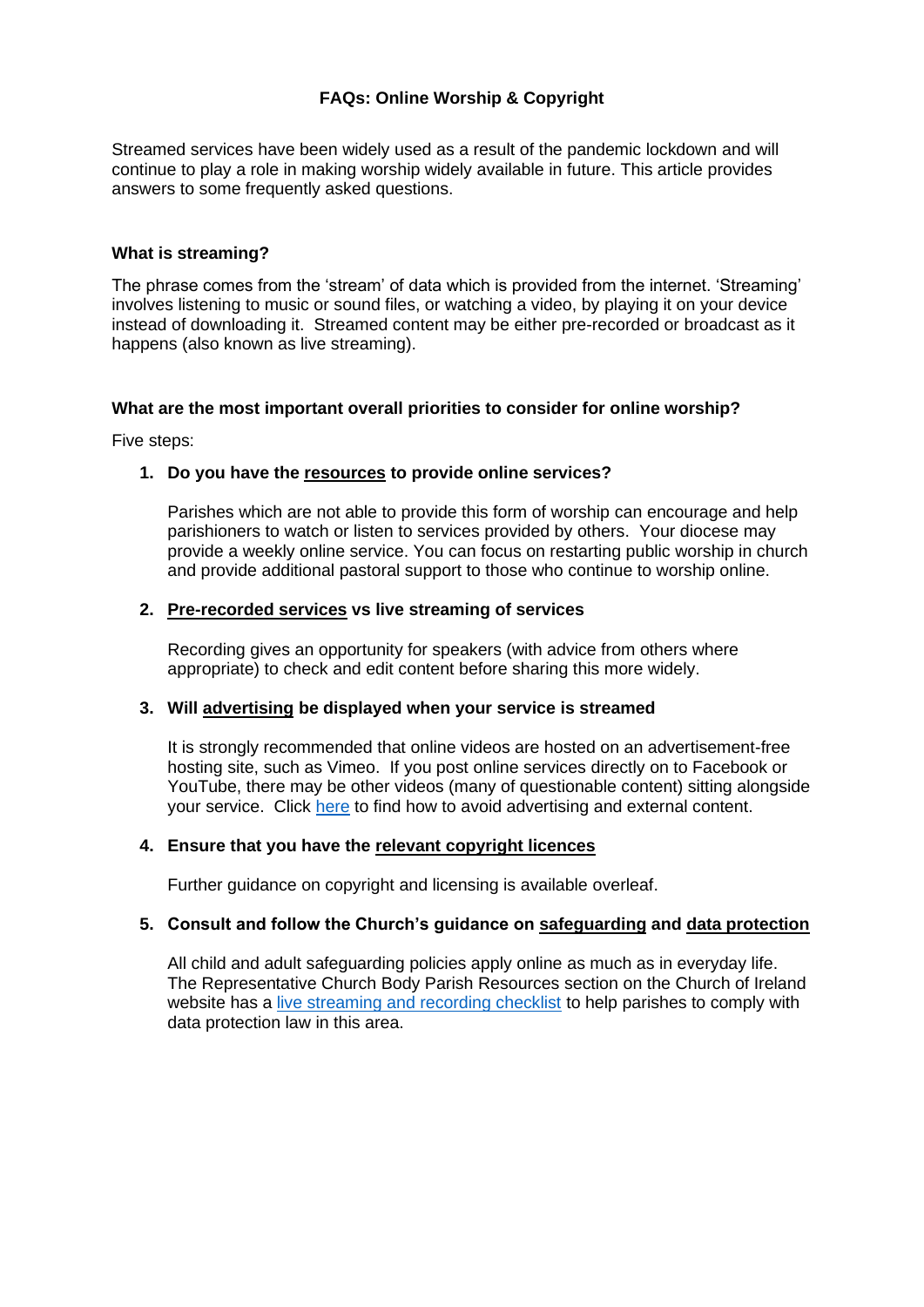## **What is copyright?**

Copyright protects a person's creative work and prevents others from using it without their permission. There are three separate 'copyrights' that relate to music: (a) words; (b) music – tune and arrangement; and (c) recording.

The lyrics and music in a work are protected, in both the [UK](https://www.gov.uk/copyright/how-long-copyright-lasts) and the [Republic of Ireland,](https://dbei.gov.ie/en/What-We-Do/Innovation-Research-Development/Intellectual-Property/Copyright) under copyright for 70 years after the death of the author/composer. The copyright period for sound and music recordings – in both jurisdictions – is also 70 years.

### **How can a parish organise a simple service without needing to seek copyright permission?**

A parish will need to do five things to put this type of service together:

- 1. Arrange for a licensed clergyperson or reader to lead the service;
- 2. Arrange a camera/sound recorder and editor and equipment audio content generally requires less editing time than video content;
- 3. Consider whether music will be included?;
- 4. If music is to be included, decide if it will be music performed for the parish or from a recording;
- 5. Check whether a copyright licence is needed.

Recorded Church Music is for use in situations in which a musician is unavailable – this includes many hymns and songs from the *Church Hymnal* and *Thanks & Praise*. The Church of Ireland owns the mechanical and performance rights for Recorded Church Music; electronic copies can be obtained from Canon Peter Thompson at [donaghmore@armagh.anglican.org](mailto:donaghmore@armagh.anglican.org)

For the duration of the pandemic, the Recorded Church Music Committee is giving blanket permission for the mechanical rights on its recordings to be used in streaming (this permission only covers the mechanical copyright; if the words and/or music of hymns included are still in copyright, a streaming licence is also required).

Many older hymns and settings for psalms can be used without seeking permission as they are no longer copyrighted.

# **How can we use a performance of music as part of an online service?**

The best approach is to ask a local musician to perform music for the parish or diocese or to use the hymns from Recorded Church Music. A local musician will hold the performing rights for his/her performance of the music. For Recorded Church Music, free use is permitted by the Church, so no performance rights licence is required.

Be wary of performing any copyrighted material without a licence or 'borrowing' music from recordings. If the music used in an online service has been recorded for commercial purposes, there is a risk of being charged royalty fees or the service being taken down.

Asking a singer/instrumentalist to record a performance may create opportunities to encourage people to develop their musical ability, and for neighbouring parishes to share music to assist each other in organising services.

#### **What safeguarding guidelines should be followed for child musicians?**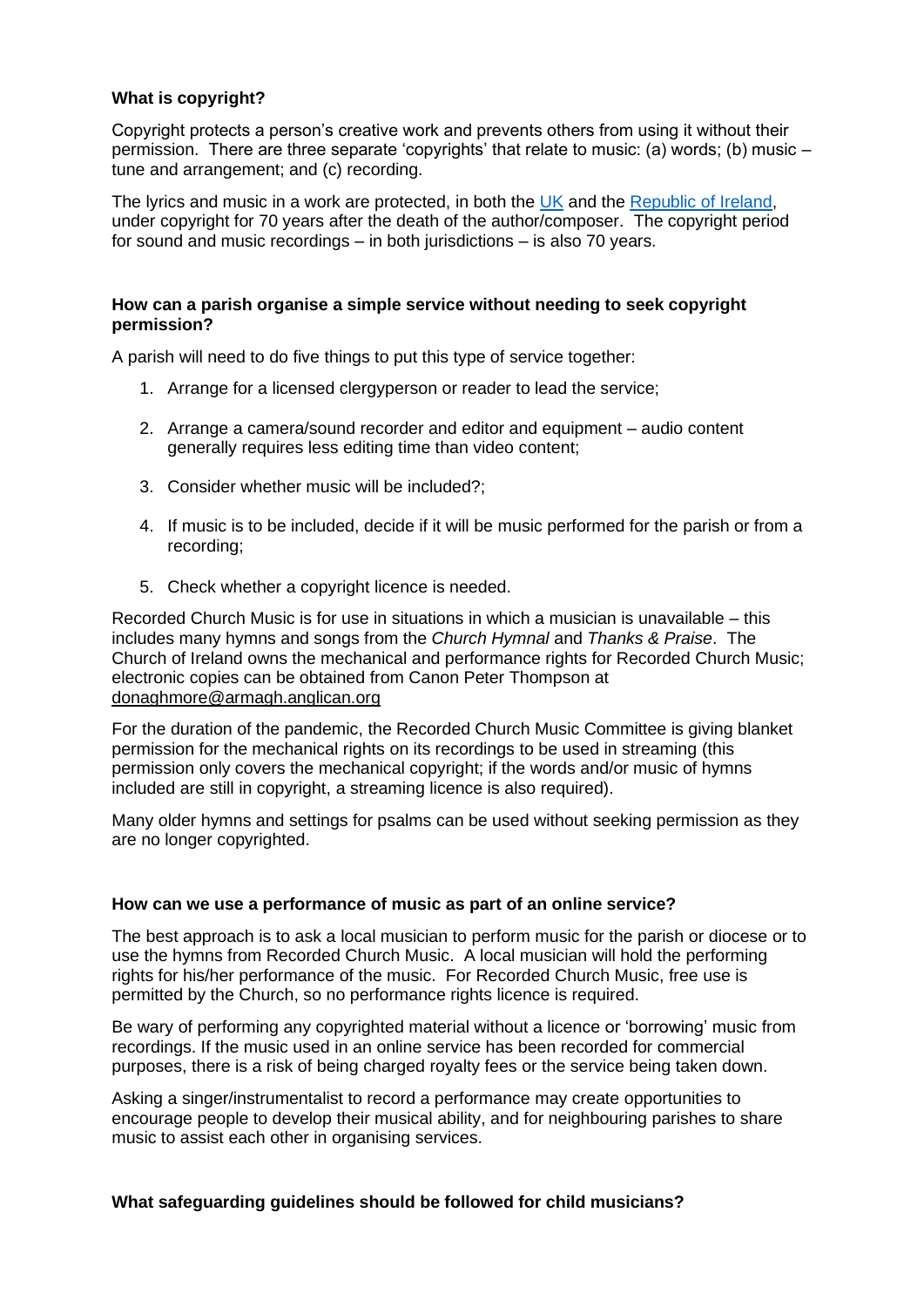Child safeguarding policies, including written consent from a parent/guardian, will apply where a musician is under 18 years of age. For any social media content which features children and young people, the following key principles – under the *Safeguarding Trust* child protection policy – must be observed:

– Parental permission should be fully informed regarding the possible long-term nature of a video being online and the platforms on which it would be available;

– There must be no detail that can identify children (which can, for example, include names on walls or birthday cards in the background);

– Any contributed content featuring a child should be sent by using a parental account, and should be produced by parents in a general room in the house;

– Where content has been produced as part of a professional role with the Church, this should be shared on a social media account operated by the relevant parish, cathedral or diocese and not by any individual, whether they are in a professional role or not.

### **What licences will we need?**

Christian Copyright Licensing International (CCLI) is responsible for licensing most hymns and songs in the *Church Hymnal* and *Thanks & Praise*.

A parish or diocese must have the following licences in place before using a copyrighted hymn or song, listed with CCLI, as part of its online worship:

- **1. A church copyright licence** for projecting or printing out lyrics, and recording performances of worship for services;
- **2. A streaming licence** for streaming a service, featuring a performance of music at the request of the parish or diocese, on a social media platform (this is additional to the church copyright licence); and
- **3. A music reproduction licence** for photocopying, scanning or sharing any typeset sheet music – the music reproduction licence will be needed for any work, even if this is no longer in copyright, as typography retains its own copyright.

These licences are available for either jurisdiction on the island:

# **CCLI UK – [for Northern Ireland](https://uk.ccli.com/copyright-licences/#church-licences)**

### **CCLI Ireland – [for the Republic of Ireland](https://ie.ccli.com/copyright-licences/#church-licences)**

**One License** covers an additional range of church and choral music which is not listed with CCLI, including items from the Taizé Community and Oregon Catholic Press. Its copyright licences for the UK and Republic of Ireland are available [here.](https://www.onelicense.net/options-and-prices)

Where music is not covered by CCLI or One License, permission should be sought directly from the copyright owner. Please note that, in the current circumstances, seeking this permission may take more time than would normally be the case.

Where a recording of a work is played, *mechanical copyright* will apply as a person has used his/her voice and/or an instrument to perform the music. The parish or diocese will therefore need to have permission from the musician before using a recording of their performance as part of the service.

#### **What about music from CDs or the internet?**